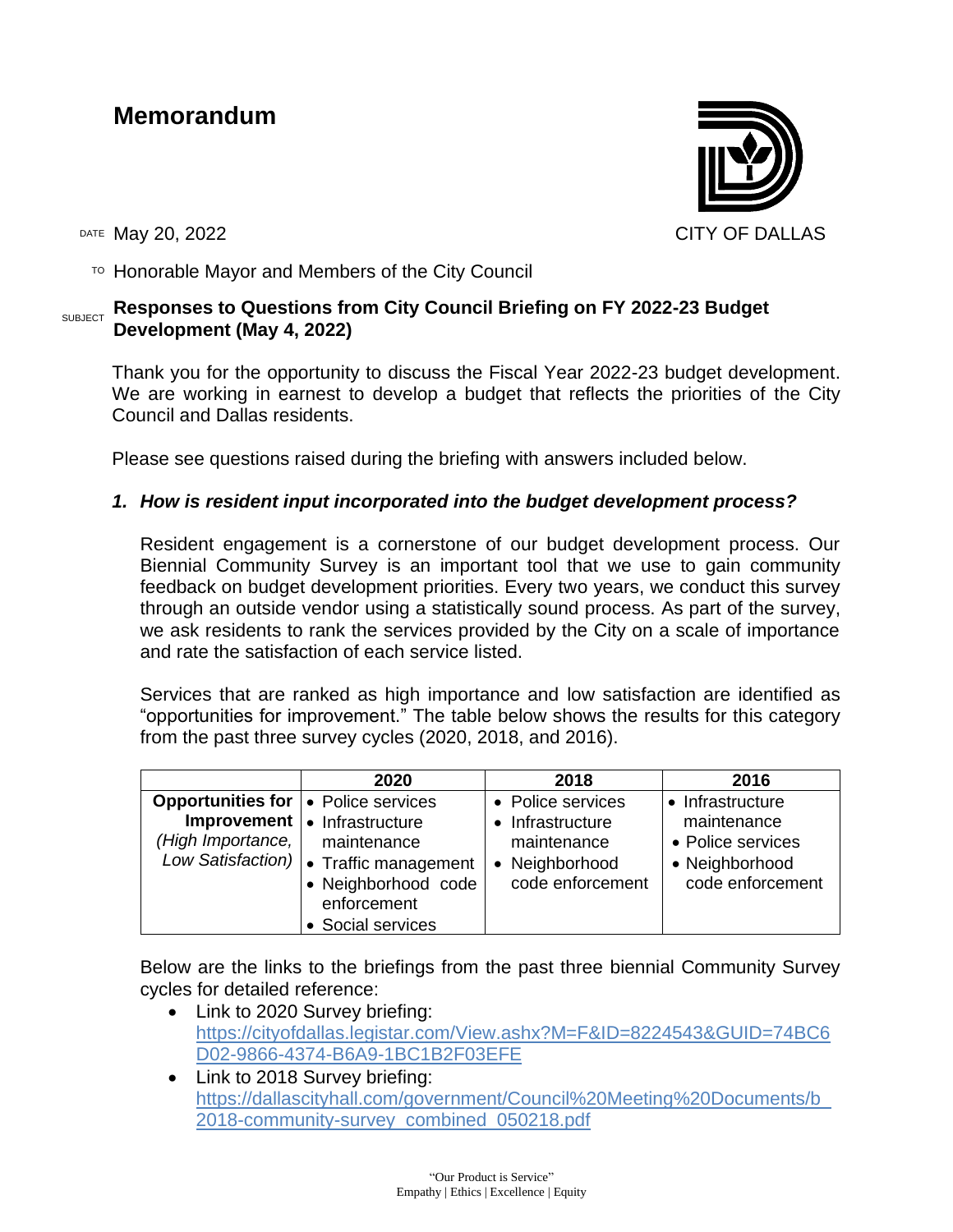#### DATE May 20, 2022

## **Responses to Questions from City Council Briefing on FY 2022-23 Budget Development (May 4, 2022)**

• Link to 2016 Survey briefing: [https://dallascityhall.com/government/Council%20Meeting%20Documents/A\\_](https://dallascityhall.com/government/Council%20Meeting%20Documents/A_2016%20City%20of%20Dallas%20Community%20Survey%20Findings_Combined_060116.pdf) [2016%20City%20of%20Dallas%20Community%20Survey%20Findings\\_Com](https://dallascityhall.com/government/Council%20Meeting%20Documents/A_2016%20City%20of%20Dallas%20Community%20Survey%20Findings_Combined_060116.pdf) [bined\\_060116.pdf](https://dallascityhall.com/government/Council%20Meeting%20Documents/A_2016%20City%20of%20Dallas%20Community%20Survey%20Findings_Combined_060116.pdf)

# *2. What were the two State amendments being voted on May 2022, and do they have any impact on the City?*

On Saturday, May 7, 2022, the Texas State Legislature had two propositions on the ballot. Both of the propositions passed and will benefit property taxpayers.

# Proposition 1

The ballot language: *"The constitutional amendment authorizing the legislature to provide for the reduction of the amount of a limitation on the total amount of ad valorem taxes that may be imposed for general elementary and secondary public school purposes on the residence homestead of a person who is elderly or disabled to reflect any statutory reduction from the preceding tax year in the maximum compressed rate of the maintenance and operations taxes imposed for those purposes on the homestead."*

What it means: Homeowners who are disabled or 65 years and older currently qualify to have school district property taxes capped or frozen. When lawmakers in 2019 passed legislation to offset rising property values with lower school district tax rates for all homeowners, the adjustments did not account for elderly and disabled homeowners whose property taxes were already frozen. With the passing of Proposition 1, these homeowners will qualify for additional reductions in 2023, lowering property taxes further without eliminating their property tax cap.

## Proposition 2

The ballot language: *"The constitutional amendment increased the amount of the residence homestead exemption from ad valorem taxation for public school purposes from \$25,000 to \$40,000."*

What it means: The passing of Proposition 2 will increase the residence homestead exemption to \$40,000 for school districts property taxes.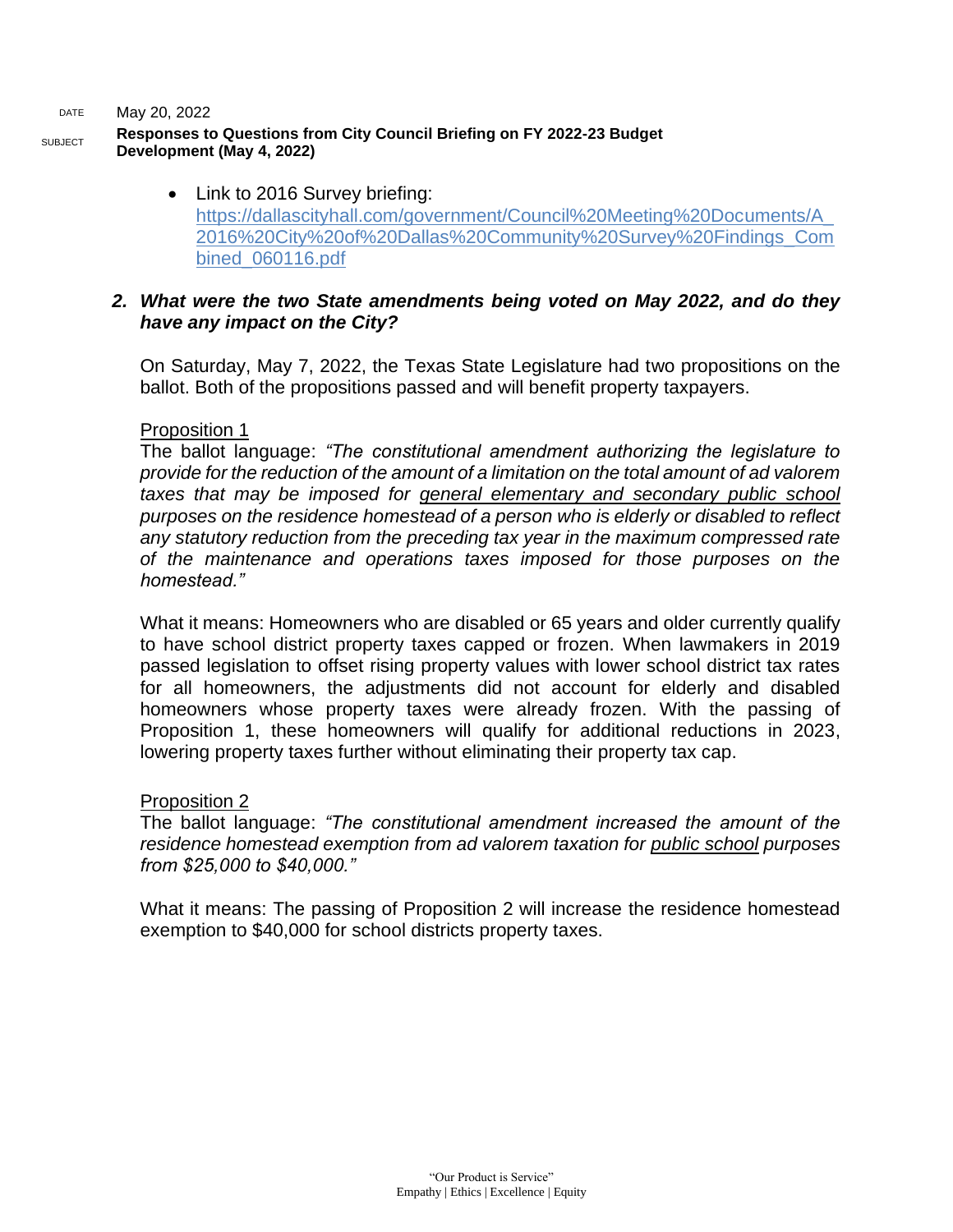DATE May 20, 2022 **Responses to Questions from City Council Briefing on FY 2022-23 Budget Development (May 4, 2022)**

# *3. What is the cost of maintenance for the TxDOT rights-of-way and how much is paid by the State versus how much is paid by the City?*

The cost of the maintenance for TxDOT rights-of-way is \$2.2 million, which includes staff costs, supplies, and the cost of the Municipal Maintenance contract with the City vendor. The State pays \$1.2 million, which fluctuates based on acreage/rate. The City typically pays \$986,000 over and above what the State pays.

TxDOT reimburses for three mow cycles and 12 litter cycles only. They do not reimburse staff or any other expenses.

# *4. What information can be shared on the City's efforts to budget for equity?*

The City of Dallas is implementing a Budgeting for Equity (BfE) process on a consistent, annual basis. Beginning in FY 2018-19, the process has been evolving to align with best transformative practices.

In addition to every department completing a 10-question tool, reviewed by the Office of Equity and Inclusion, departments are requested to: 1) analyze how funds could impact communities of color and historically marginalized communities; 2) develop long-range planning and investment strategies; and, 3) highlight specific budget commitments to advance equity.

The City of Dallas BfE efforts center on the following goals:

- Assess the equity impacts of budget decisions for potential benefits and burdens to communities of color and lower-income communities;
- Identify whether budget requests and enhancements advance equitable outcomes for residents;
- Verify programs, projects, plans, and investments to help reduce disparities;
- Increase community engagement in improvements, reductions, and overall budget development; and
- Confirm, commit, and communicate specific resource allocation to advance equity.

# *5. What agreements exist for the City to be reimbursed for expenses that the other entity does not fully reimburse the City per the agreement?*

No reimbursement agreement has been identified where the other party refuses to reimburse the City in accordance with the agreement.

# *6. How much revenue is foregone from tax abatements?*

According to data from the Dallas Central Appraisal District, there is approximately \$910 million property value within the city with a tax abatement. This results in approximately \$7 million of foregone revenue each year.